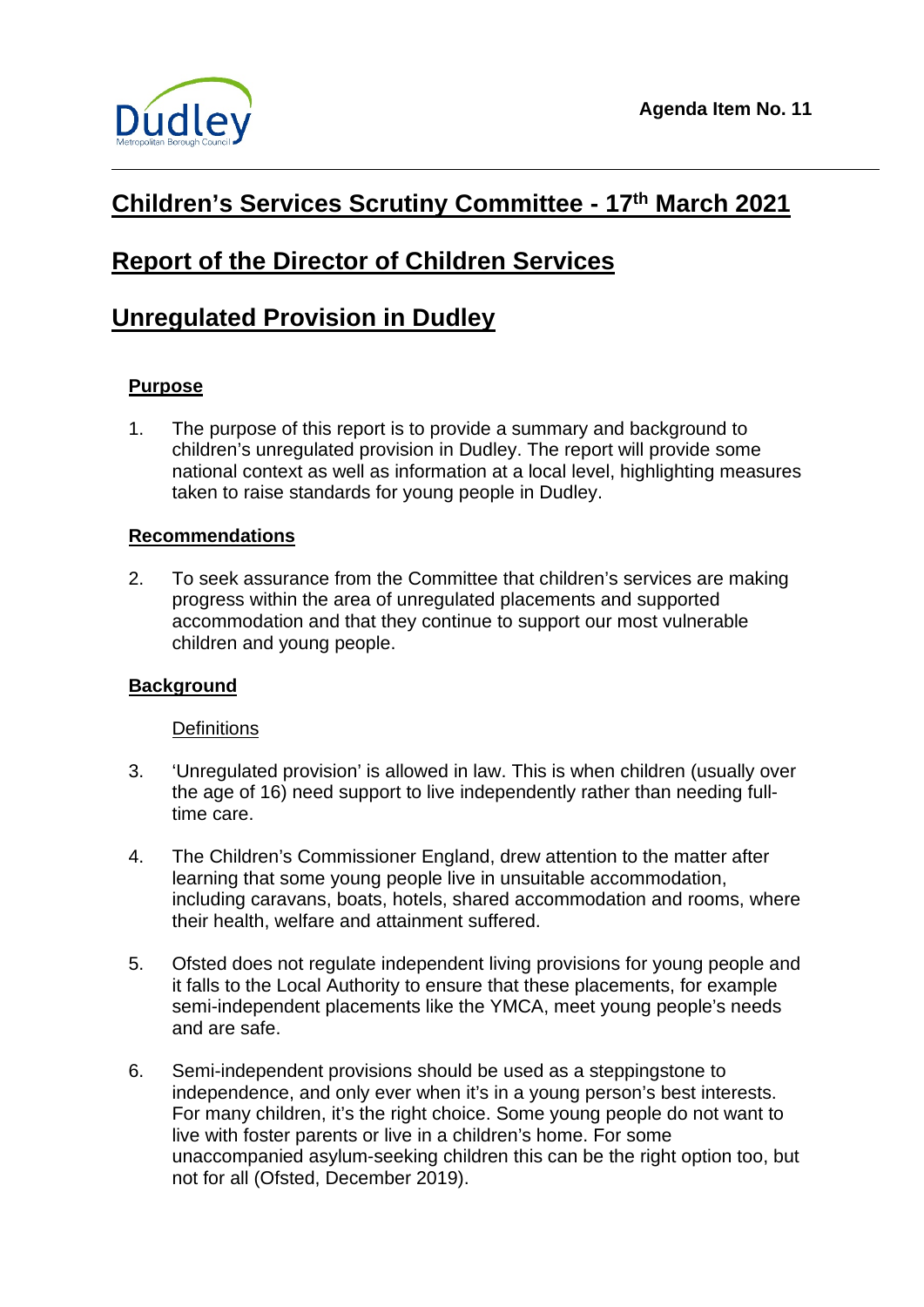7. Unregulated provision can often be confused with unregistered provision, the definition of which is below.

*Unregistered provision is when a child who is being provided with some form of 'care' is living somewhere that is not registered with Ofsted. This is illegal. Once a provider delivers a care element as well as accommodation, they must register as a children's home. It's an offence not to*.

8. 'Care' is not defined in law. It is about a child's vulnerability and the level of help that they need. If a child does need care, then the service they're getting is very likely to need registration as a children's home. Certainly, if children are under constant supervision then this is likely to be 'care'. It does not matter how long the child lives there for. There is a myth that if you only provide care for 28 days you do not need to register, which is not true (Ofsted, July 2019)

#### National Picture

- 9. The number of children coming into care is rising year on year. According to the Fostering Network, in May 2019, there were at least 6,800 fostering placements needed to meet local authority needs. This number has since increased.
- 10. In the spring/summer 2020, Dudley Metropolitan Borough Council contributed to a consultation with the Department for Education (DfE).
- 11. The Martin Narey 'Foster Care in England Report' 2018 identified two main reasons for shortages:
	- a. Geography
	- b. Level of need that children are presenting means that carers do not have the skills to meet the needs and more than one child cannot be successfully matched to a placement. Children's Homes too struggle to meet the complex needs and many providers are also being more selective about which children they take.
- 12. Unregulated supported accommodation provision often makes up for the shortfall in placements. A recent BBC report highlighted that 5,000 children in care in England are living in accommodation that is unregulated, this is up 70 percent from ten years ago. Some young people are moving to unregulated provision, as Local Authorities are being left with no alternative options. a wide Ofsted and Parliament documented and publicised a wide range of issues focusing on the quality of providers for supported accommodation and providers operating illegally as unregistered children's homes.
- 13. The landmark Southwark Judgement further increased the number of young people aged 16 to 17 requesting supported accommodation or care.
- 14. Due to the lack of suitable and available/affordable placements for children, supported accommodation providers are stepping into this void by effectively providing unregistered placements. Setting up a registered children's home can cost in excess of £1M due to the regulations of what is required by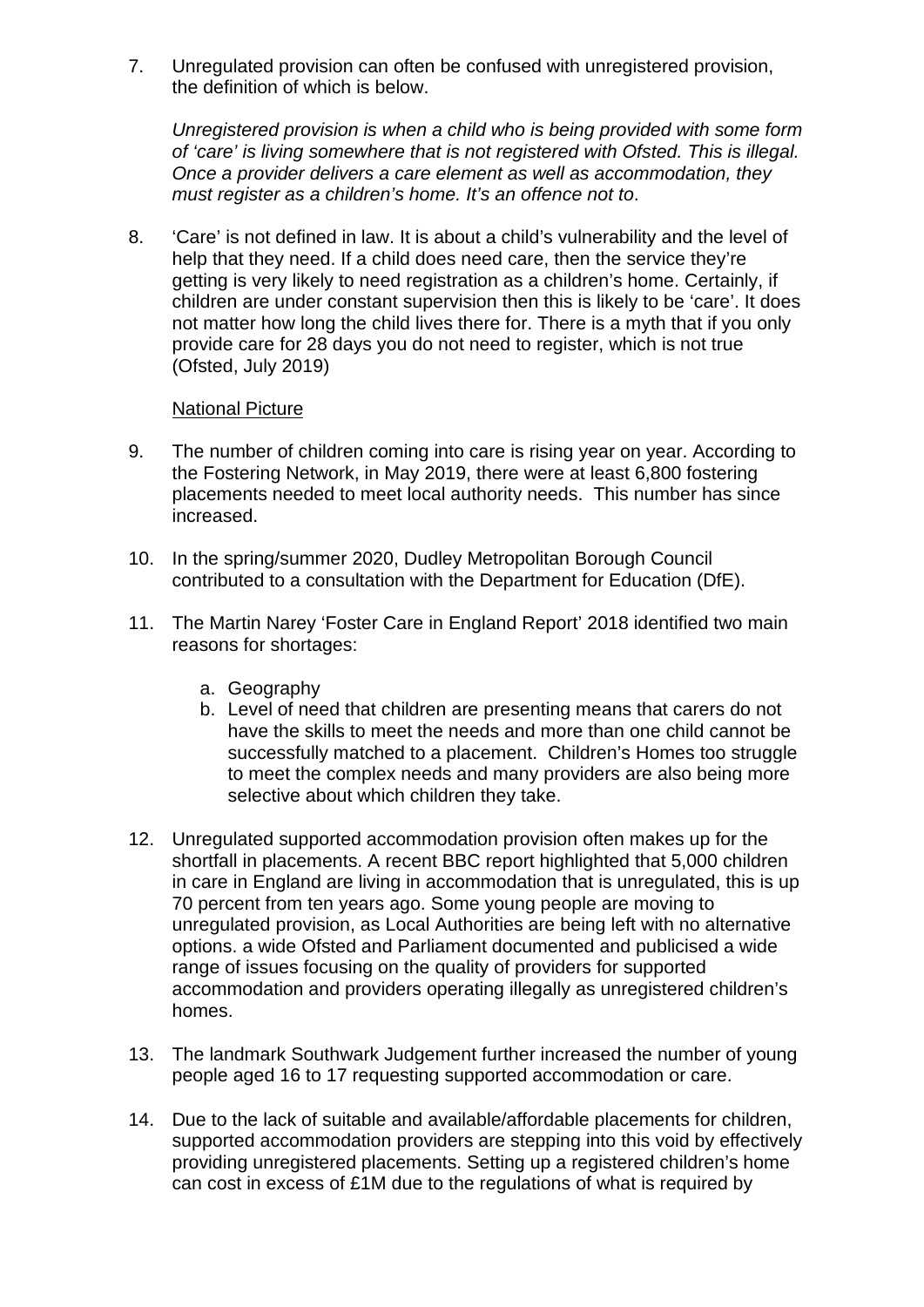Ofsted. Unregistered provision, whilst risking closure, are operating without having to meet the same robust requirements and standards that an Ofsted regulated provision would expect.

#### Local Picture

15. Table 1 shows the number of Children Looked After accommodated within Semi-supported placements on 10<sup>th</sup> January 2021. The number of young people in supported accommodation is 19. There is one young person over the age of 18, which is not reflected in the table below.

| <b>Placement Type</b> | Age   | <b>Female</b> | Male | Total |
|-----------------------|-------|---------------|------|-------|
| Semi-Independent      | 16.6  |               |      |       |
| Semi-Independent      | $17+$ |               |      | 17    |
| Total                 |       |               |      | 18    |

Table 1: Dudley Children and Young People in Supported Accommodation

- 16. Dudley currently have 638 looked after children (data as at  $10<sup>th</sup>$  January 2021). The percentage of young people accommodated into semi-supported accommodation is 2.82%.
- 17. Dudley does not have any children under the age of 16 in semi-independent accommodation. This is a more positive picture for Dudley than many other Local Authorities regionally and nationally, where there is wider use of placing children under the age of 16 or children not of school leaving age in Supported Accommodation.
- 18. There are currently 12 Independent providers operating in the Borough in addition to YMCA, CHADD and Registered Social Landlords. They are difficult to track, but local authorities share information as much as possible

# **Safety and Leadership Oversight in Dudley**

# Additional Resource Panel (ARP)

- 19. Each week ARP monitors and tracks any child under 16 placed in supported accommodation. Currently there are no children in this cohort.
- 20. The Placements Team are working hard to find suitable placement options for all of our children and young people to avoid any inappropriate use of supported accommodation for this purpose.
- 21. Young people in high cost placements are also monitored and tracked to check progress and step down and move-on plans. Children in supported accommodation are discussed at the monthly Accommodation Panel, which looks at all children in supported accommodation or who require this type of provision.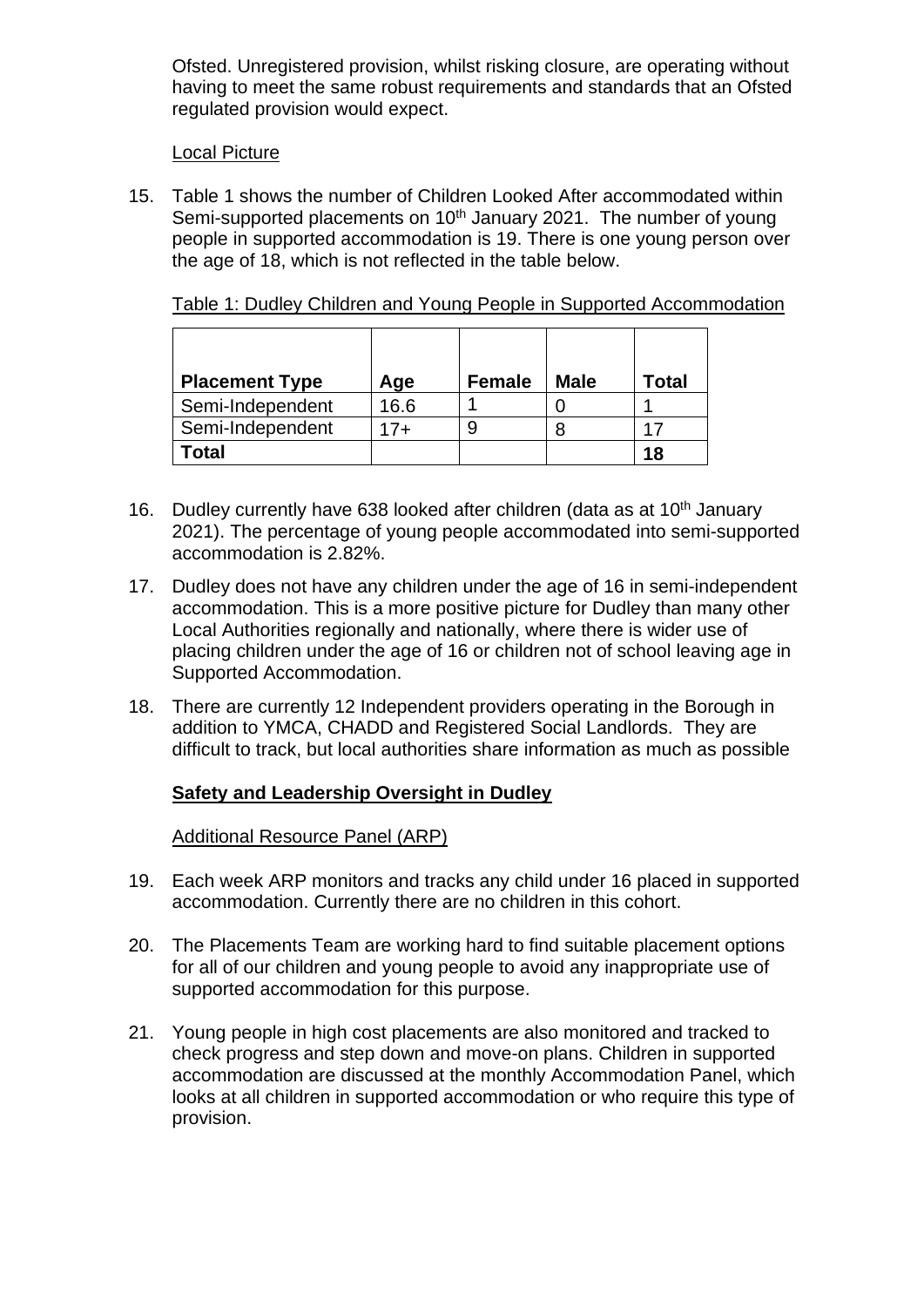22. Any emergency request for supported accommodation required outside of ARP is signed off by Head of Service for Children in Care and Placement Resources.

#### Supported Accommodation Framework

23. The West Midlands Supported Accommodation Framework is in the process of being retendered with the expectation that a new framework will be in place by July 2021. The framework covers all 14 West Midlands Local Authorities and is led by Staffordshire County Council. Reflecting the significant growth that has taken place in the market since the framework was last renewed, significant resource has been dedicated to the framework development to enable maximum assurance around the quality of providers appointed. This has included partnership working with multi-agency partners including West Midlands and West Mercia Police.

# Dudley Commissioning– Supported Accommodation

- 24. In addition to the Regional Framework providers, Dudley Borough has provision for accommodation - from CHADD Foyer, YMCA Supported Lodgings, and YMCA Highland Road. Since 2017, along with a small number of floating support providers (voluntary sector and Registered Social Landlords), CHADD and YMCA have formed part of a "Virtual Alliance". Coordinated by a Children's Commissioning Officer the partnership approach has encompassed significant joint working with commissioned providers, Dudley Metropolitan Borough Council's (DMBC) Housing and Care Leavers teams. Initial input was also provided by Dudley CVS. Most importantly the model also encompasses co-production with young people via a range of mechanism including Dudley Youth Council, Dudley Young Commissioners, Children in Care Council and Care Leavers Forum.
- 25. The Alliance has a formal Terms of Reference which were implemented in January 2019 and has formal chairing arrangements (Chair currently held by Chief Executive of Churches Housing Association Dudley and District - CHADD) provider. Funding was also secured via DMBC's Voluntary Sector Innovation Fund to pilot an Alliance Co-ordinator post to assist the process of providers working seamlessly as part of an integrated model.
- 26. The development of the Virtual Alliance has helped to establish a number of improvements including:
	- Better oversight, understanding and coordination of provision.
	- Improved partnership working between both providers and DMBC directorates – young people receiving support from the most appropriate organisation.
	- Young people have support which is better planned around their individual needs, is flexible and allows them to engage with a number of agencies, but without having to tell their story several times. There is a single support plan owned by the young person.
	- Improved understanding of the complexities that a young person may experience once they turn 18, and a mechanism for effective dialogue around how these needs can be met through and post transition.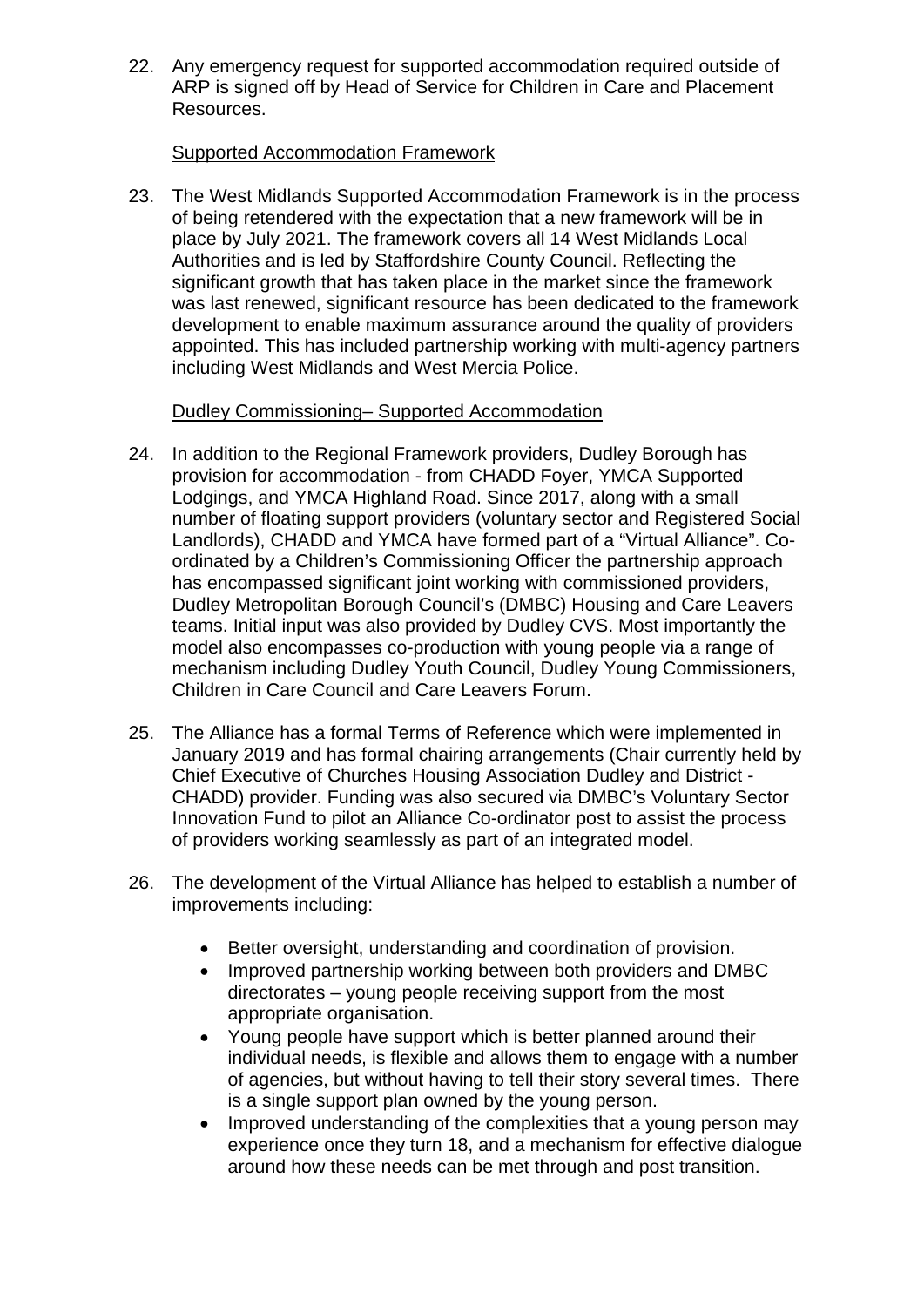- Significant reduction in the number of young people being evicted through establishing an Intervention Panel process, that involves collaborative discussions with multi-agency partners and the young person to address concerns at an early stage.
- Providers now working more flexibly delivering support during evenings and weekends.
- Establishing a more flexible operating model in terms of applications to/for DMBC Housing, and changes in housing procedures that support more timely access and security of tenure.
- Floating support hours being used to provide wrap-around to supported accommodation placements commissioned via the West Midlands framework and/or spot purchasing, thereby reducing costs incurred on Children's Services placements budget.
- Enhanced co-operation between members of the Virtual Alliance has reduced competition for funding and enhanced opportunities to access external funding.
- 27. There is an aspiration and strong commitment from all partners to continue to build the Virtual Alliance, which has already received national recognition as a finalist in the Children and Young People Awards, (outcome still pending due to postponement as a result of Covid 19). In addition to the Virtual Alliance, YMCA as part of their developmental work in the borough have established more accommodation through Dudley Housing as part of their Affordable Housing project, and works with the authority to look at developing and enhancing the accommodation for young people.
- 28. CHADD are exploring opportunities to develop and enhance their offer of accommodation within the Borough. The Chief Executive of CHADD has close working relationships with Housing and Commissioning in terms of exploring and seeking opportunities for development.
- 29. Gaps in provision and areas for development have been identified through existing work streams, this will include the exploration of external funding opportunities with Home England's in relation to developing the accommodation portfolio going forward based on needs identified, below:
	- Young parents' provision.
	- Shared accommodation for young people that are not quite ready for independent living.
	- Affordable accommodation (single accommodation) for young people.
	- Supported Accommodation.
- 30. We currently have a mixed provision. Almost 50% of our provision is with a commissioned provider that is part of our supported accommodation alliance, which provides good support to our young people and is cost effective in comparison to other supported accommodation providers.
- 31. Accommodation can be sourced through Dudley's own Housing department for young people aged 16 and 17. This gives Dudley more control in relation to both the cost and quality of provision. It also means more consistency for our young people as they can take on the tenancy for that property in their own right once they reach 18 and are eligible to access housing benefit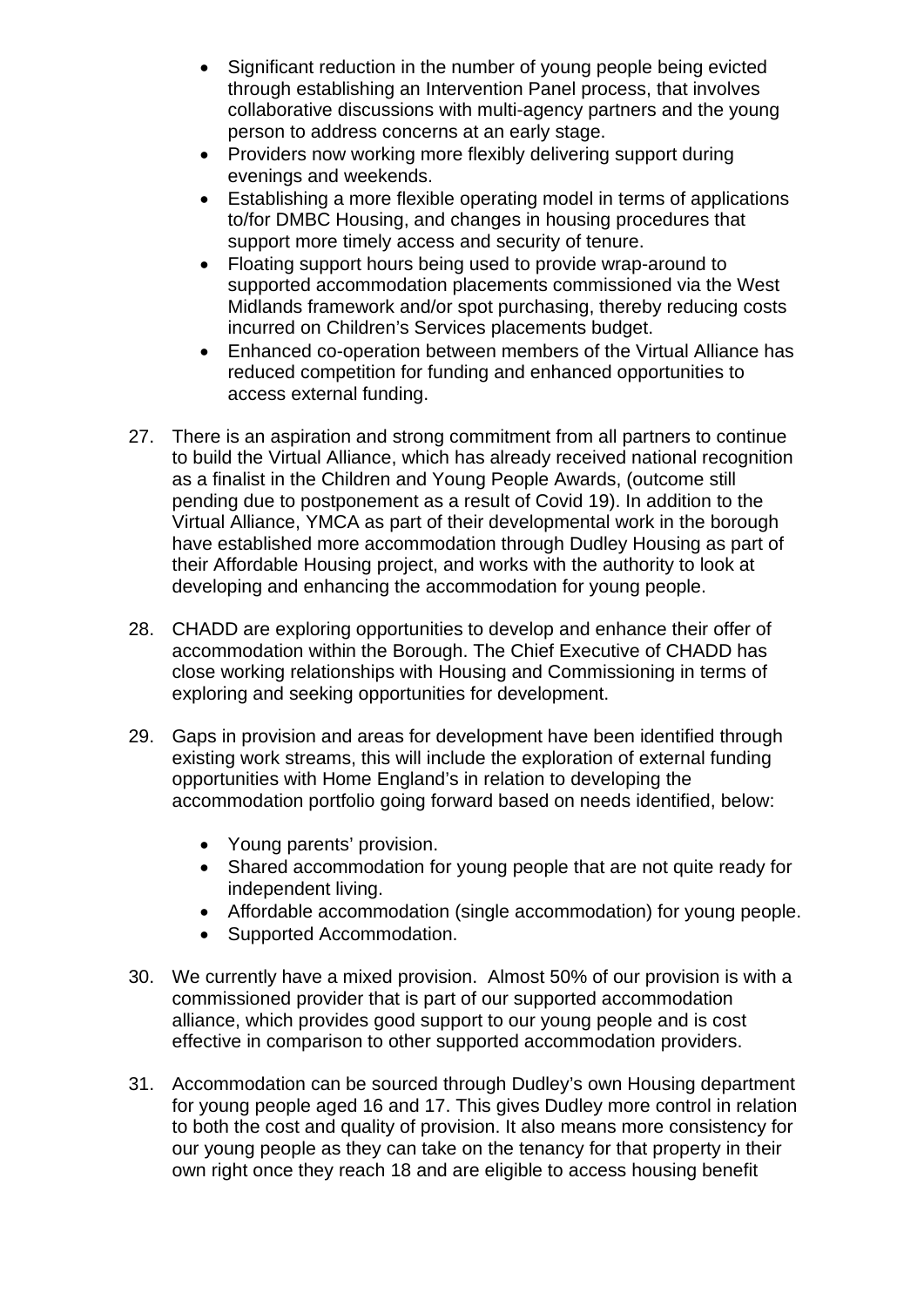(where required). For any young person placed in DMBC Housing, additional support can be provided through the floating support contracts that form part of the Virtual Alliance model.

#### Commissioning and the Role of the Quality and Safety Officer

- 32. The Children's Quality and Safety Officer provides a crucial link with various professionals and agencies to gather regular intelligence through a range of forums. This includes Safer Places and Rogue Landlords Meetings. These forums have been particularly effective in building intelligence on new providers that have established themselves in Borough without notifying Children's Services or Commissioning, and are hosting young people placed by other local authorities. Through these forums joint working with police and colleagues in Planning and Housing (e.g. Anti-social behaviour Officer) has been particularly evident, with numerous recent examples of effective partnership meetings with unregulated providers to raise and address concerns.
- 33. The Clinical Commissioning Group (CCG) shares information placements made by other Local Authorities within Dudley. All placing authorities also have a responsibility to inform other local authorities when placing a child in their area.
- 34. The Children's Quality and Safety Officer based within the Integrated Commissioning Hub regularly visits, monitors and quality assures supported accommodation provision, both in and out of the Borough. This provides a crucial link for both the Placements Service and Social workers when making decisions about safe accommodation for young people. Where areas of concern or areas for improvement are identified, the provider is issued with a detailed action plan and is supported to respond to and evidence compliance with plan as soon as possible. During the Covid 19 pandemic when physical visits have been more challenging, processes have been adapted to ensure rigorous 'virtual' quality assurance continues.
- 35. Social workers are required to undertake statutory visits to children, see their accommodation and see their bedrooms. Independent Reviewing Officers also have a pivotal role in reviewing and monitoring arrangements of young people in supported accommodation.
- 36. The Quality and Safety Officer attends the West Midlands Quality Assurance Group, which covers the 14 local authorities, intelligence is shared within this forum about the quality of different providers. Each local authority has responsibility for ensuring poor providers are not used and that concerns are flagged on the Placements Portal with warnings.
- 37. Dudley receives daily notifications of provisions and providers where a warning has been placed on the Placement Portal and Ofsted by a local authority. Dudley's Placements Team and Commissioning will match any offer against the Portal to ensure that placements are safe.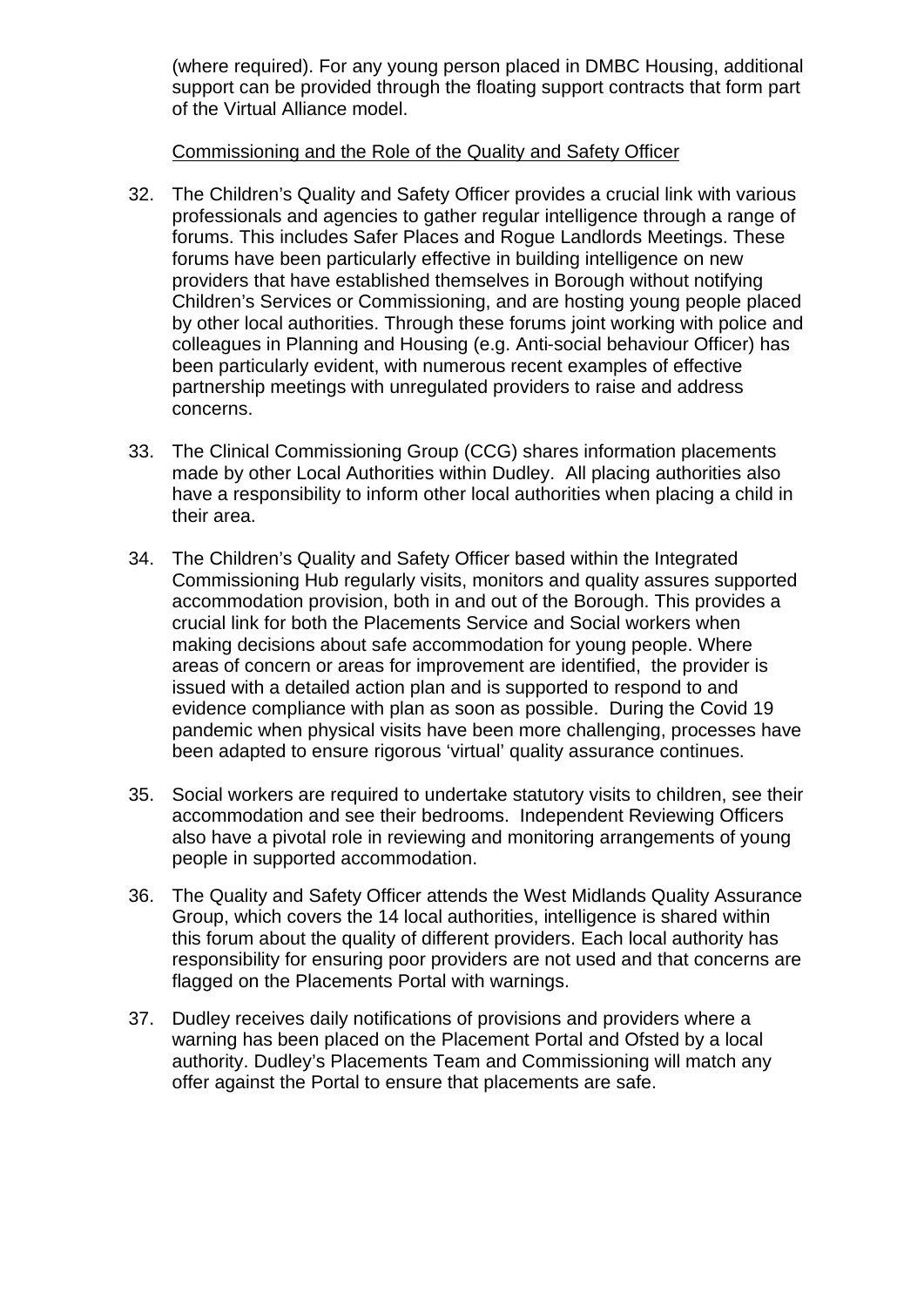#### Placements Business Case

- 38. The Placements Service business case to develop the team has been agreed by Children's services. Approximately £20 m of spend goes through the team each year and currently supported accommodation is projected at £1.8M. The team have been under resourced and underperforming. However, since November 2020, the team has gained an experienced and permanent full-time senior and two experienced and permanent full-time placement officers. The business case also secured for the team its own business support officer. A further business case was made in November 2020 for a permanent Team Manager for the Placements Team, which was agreed, and interviews took take place in early January 2021.
- 39 The new permanent establishment will offer stability and will ensure the team is fit for purpose and is more able to find and source local provision that meets the needs of our children. This should reduce the reliance on supported accommodation, where it isn't needed, as well as make sure it is of good quality and value for money when it is required.

# **Finance**

40 There is a great deal of variance between the cheapest supported accommodation and the most expensive at £4,320.00 per week (as at November 2020). This highlights the range of support levels, where a young person can live more independently with floating support, through to a placement, where a young person may require more intensive support and staffing. Our most expensive placements are usually for young people who are involved in gangs and/or county lines and are open to the Youth Offending Service. Costs are high as young people can often pose a risk to themselves and others and staffing can sometimes be on a 2:1 basis. Many children's homes will not accommodate young people who present these risks due to the safety of other children living there.

| <b>Cost Type</b>           | <b>Spend</b> |
|----------------------------|--------------|
| <b>Average Weekly Cost</b> | £1,351.00    |
| <b>Current Annual Cost</b> | £1,823,100   |

Table 2: Supported Accommodation Costs

Children's social care are reviewing with both finance and the placements team all children's supported accommodation placements, and identifying any potential reduction against the existing overspend and for the future. In the period between October and November 2020, projections have reduced by £70k due to this work.

#### **Law**

41. The Law does currently allow for unregulated provision.